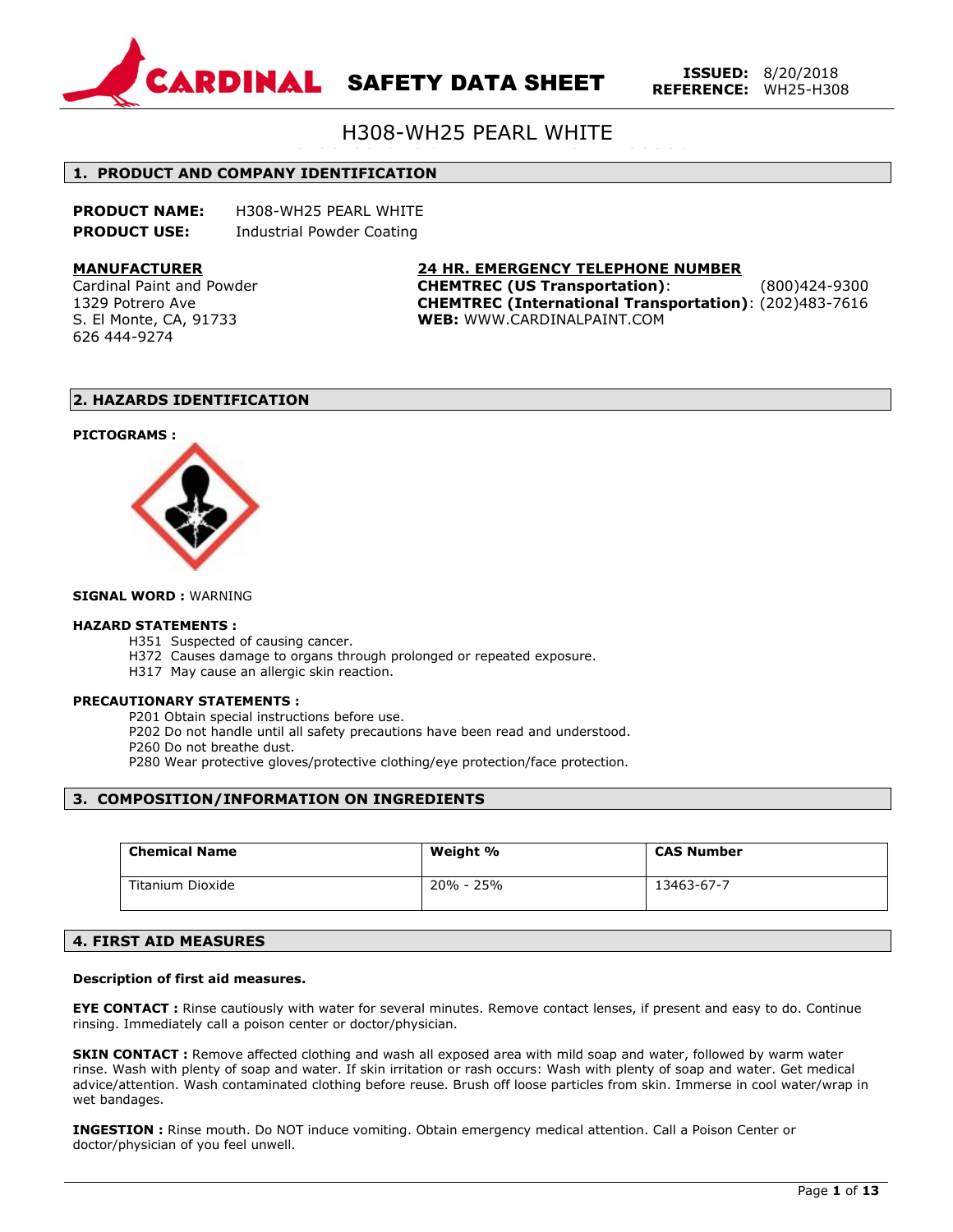RDINAL **SAFETY DATA SHEET ISSUED:** 8/20/2018

**REFERENCE:** WH25-H308

**INHALATION :** Allow victim to breathe fresh air. Allow victim to rest. Remove to fresh air and keep at rest in a position comfortable to breath. Call a Poison Center or doctor/physician if you feel unwell.

**Most important symptoms and effect, both acute and delayed :** Symptoms/Injuries: May cause genetic defects. Causes damage to organs. - After Inhalation: Danger of serious damage to health by prolonged exposure through inhalation. Harmful if inhaled. May cause an allergic skin reaction. May cause cancer by inhalation. - After Eye Contact: Causes serious eye damage. - After Ingestion: Swallowing a small quantity of this material may result in serious health hazard. Indication of any immediate medical attention and special treatment needed: No additional information available.

## **5. FIRE FIGHTING MEASURES**

**SUITABLE EXTINGUISHING MEDIA:** Foam, alcohol foam, dry chemical, carbon dioxide, water fog or sand.

**UNSUITABLE EXTINGUISHING MEDIA:** Do not use heavy water stream.

**FIRE FIGHTING PROCEDURE:** Firefighting instructions: Use water spray or fog for cooling exposed containers. Exercise caution when fighting any chemical fire. Prevent fire-fighting water from entering the environment.

Protection during firefighting: Firefighters should wear full protective gear. Do not enter fire area without proper protective equipment, including self-contained breathing apparatus with full face piece operated in pressure demand or other positive pressure modes.

**UNUSUAL FIRE AND EXPLOSION HAZARD:** This product is stable at normal handling and storage conditions.

### **6. ACCIDENTAL RELEASE MEASURES**

**PERSONAL PRECAUTIONS, PROTECTIVE EQUIPMENT AND EMERGENCY PROCEDURES :** General measures: Remove ignition sources. Use special care to avoid static electric charges. No smoking.

**FOR NON-EMERGENCY PERSONNEL :** For non-Emergency procedures: Evacuate unnecessary personnel.

**FOR EMERGENCY RESPONDERS :** Protective equipment : Equip cleanup crew with proper protection. - Emergency procedures : Ventilate area.

**ENVIRONMENTAL PRECAUTIONS :** Prevent entry to sewers and public waters. Notify authorities if liquid enters sewers or public water. Avoid release to the environment.

**METHODS AND MATERIAL FOR CONTAINMENT AND CLEAN UP :** On land, sweep or shovel into suitable containers,. Minimize generation of dust.

#### **7. HANDLING AND STORAGE**

**PRECAUTIONS FOR SAFE HANDLING :** Wash hands and other exposed areas with mild soap and water before eating, drinking or smoking and when you are leaving work. Provide good ventilation in process area.Use only in well ventilated areas. Obtain special instructions before use. Do not handle until all safety precautions have been read and understood.Eliminate all ignition sources if safe to do so. Avoid breathing dust, fumes and/or vapors.

Hygiene measures: Wash Skin thoroughly after handling.

**CONDITIONS FOR SAFE STORAGE, INCLUDING INCOMPATIBILITIES :** Avoid heat sources and direct sunlight. Store in a dry place. Protect from moisture. Keep container closed when not in use. Keep only in the original container in a cool well ventilated place away from heat, ignition sources and direct sunlight.

Incompatible products: Strong bases. Strong acids.

Incompatible materials: Source of ignition. Direct sunlight.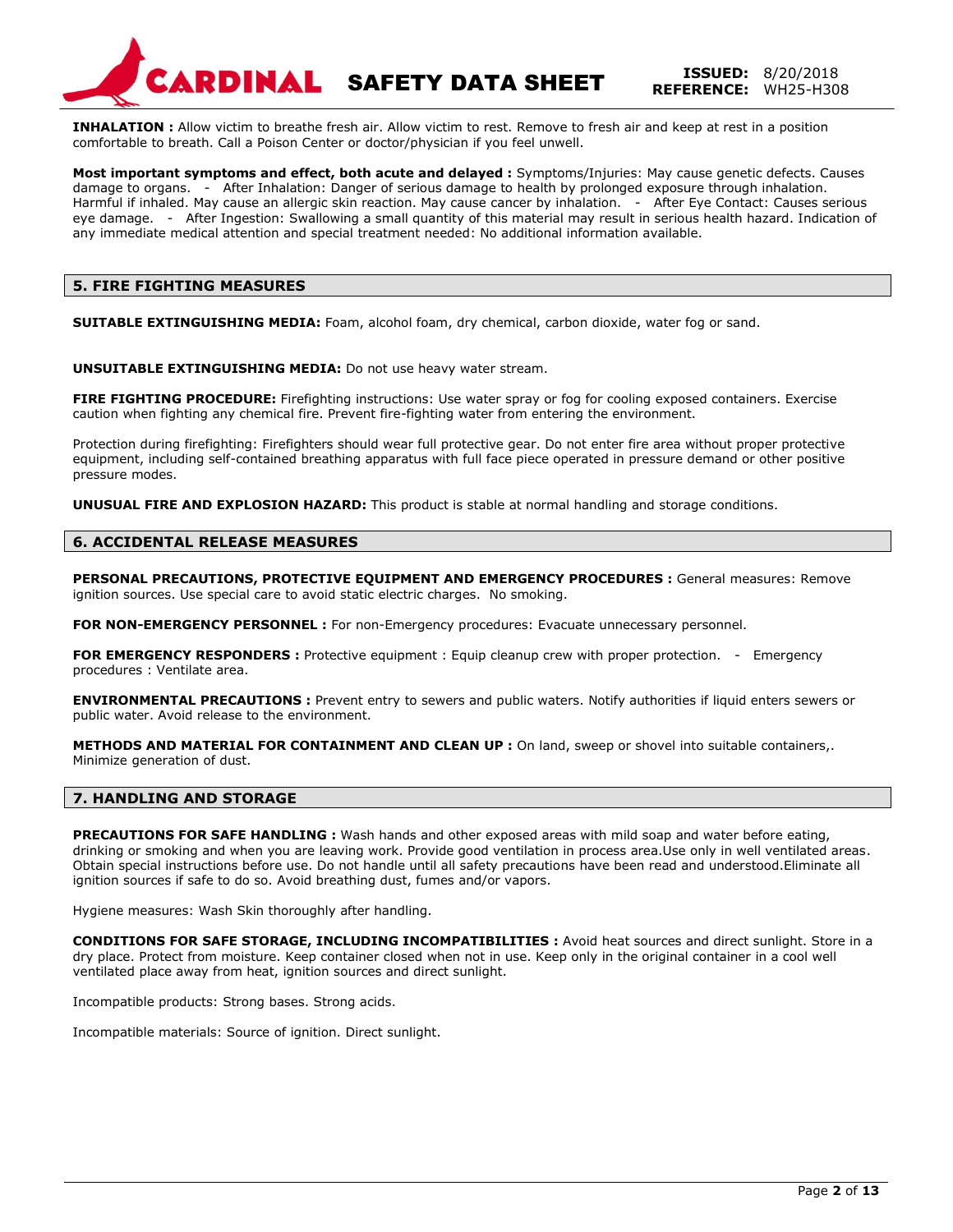

## **8. EXPOSURE CONTROLS\PERSONAL PROTECTION**

| Amorphous Silica(112926-00-8)             |                              |                                          |  |
|-------------------------------------------|------------------------------|------------------------------------------|--|
| <b>USA OSHA</b>                           | USA OSHA TWA (Table Z-1)     | $6 \text{ mg/m}$                         |  |
| <b>USA OSHA</b>                           | USA OSHA TWA (Tabla Z-3)     | 20 Million particals per cubic foot.     |  |
| <b>USA NIOSH</b>                          | USA NIOSH TWA (REL)          | $6 \text{ mg/m}$ 3                       |  |
| Butyl Acrylate(141-32-2)                  |                              |                                          |  |
| <b>USA ACGIH</b>                          | (TLV) TWA                    | 2 ppm                                    |  |
| <b>USA NIOSH</b>                          | (REL) TWA                    | 10 ppm, 55 mg/m3                         |  |
| Carbon Black(1333-86-4)                   |                              |                                          |  |
| ACGIH TLV (Threshold Limit Value)         | TWA (Time Weighted Average)  | 3 mg/m3 8 hours                          |  |
| OSHA PEL (Permissible Exposure Limit)     | TWA (Time Weighted Average)  | 3.5 mg/m3 8 hours                        |  |
| NIOSH REL (Recommended Exposure<br>Limit) | TWA (Time Weighted Average)  | 3.5 mg/m3 8 hours                        |  |
| NIOSH REL (Recommended Exposure<br>Limit) | TWA (Time Weighted Average)  | 0.1mg of PAHs/cm3 10 hours               |  |
| Crystalline Silica(14808-60-7)            |                              |                                          |  |
| ACGIH TLV (Threshold Limit Value)         | TWA (Time Weighted Average)  | $0.025$ mg/m $3$ 8 hours                 |  |
| Limestone(1317-65-3)                      |                              |                                          |  |
| ACGIH                                     | Not Applicable               | Not Applicable                           |  |
| OSHA PEL (Permissible Exposure Limit)     | TWA (Time Weighted Average)  | 15 mg/m3 (Total Dust) 8 hours            |  |
| OSHA PEL (Permissible Exposure Limit      | TWA (Time Weighted Average)  | 5 mg/m3 (Respirable Fraction) 8<br>hours |  |
| NIOSH REL (Recommende Exposure<br>LImit)  | TWA (Time Weighted Average)  | 15 mg/m3 (Total Dust) 8 hour             |  |
| NIOSH REL (Recommende Exposure<br>LImit)  | TWA (Time Weighted Average)  | 5 mg/m3 (Respirable Fraction) 8<br>hours |  |
| Prop-2-enoic acid(79-10-7)                |                              |                                          |  |
| ACGIH                                     | TWA (Time Weighted Average)  | 2 ppm                                    |  |
| <b>ACGIH</b>                              | TWA (Time Weighted Average)  | $5.9$ mg/m $3$                           |  |
| Styrene(100-42-5)                         |                              |                                          |  |
| <b>USA NIOSH</b>                          | USA NIOSH TWA (REL)          | 50 ppm, 215 mg/m3                        |  |
| <b>USA NIOSH</b>                          | USA NIOSH ST (REL)           | 100 ppm, 425 mg/m3                       |  |
| <b>USA OSHA</b>                           | USA OSHA TWA (OEL) Table Z-2 | $100$ ppm                                |  |
| <b>USA ACGIH</b>                          | USA ACGIH STEL (TLV)         | 40 ppm                                   |  |
| Titanium Dioxide(13463-67-7)              |                              |                                          |  |
| ACGIH TLV (Threshold Limit Value)         | TWA (Time Weighted Average)  | 10 mg/m3 8 hours                         |  |
| OSHA PEL (Permissible Exposure Limit)     | TWA (Time Weighted Average)  | 15 mg/m3 8 hours                         |  |

## **PERSONAL PROTECTIVE EQUIPMENT**

**RESPIRATORY PROTECTION :** Wear approved dust mask.

**HAND PROTECTION :** Wear protective gloves.

**EYE PROTECTION :** Chemical goggles or safety glasses.

**SKIN AND BODY PROTECTION :** Wear suitable protective clothing.

**WORK HYGIENIC PRACTICES:** When using do not eat or drink. When using do not smoke. Wash hands before breaks and at the end of workday.

## **9. PHYSICAL AND CHEMICAL PROPERTIES**

| <b>Physical state</b>            |                | Solid              |
|----------------------------------|----------------|--------------------|
| <b>Melting point</b>             | $\blacksquare$ | 55 - 90 deg C      |
| Flash point                      | ٠              | No data available. |
| <b>Lower explosion limit</b>     |                | 10 $q/m3$          |
| <b>Upper explosion limit</b>     |                | 70 $q/m^3$         |
| <b>Density</b>                   |                | 1.7178             |
| <b>Solubility</b>                | н              | No data available. |
| <b>Autoignition temperature</b>  | ٠              | No data available. |
| <b>Decomposition temperature</b> | ÷              | No data available. |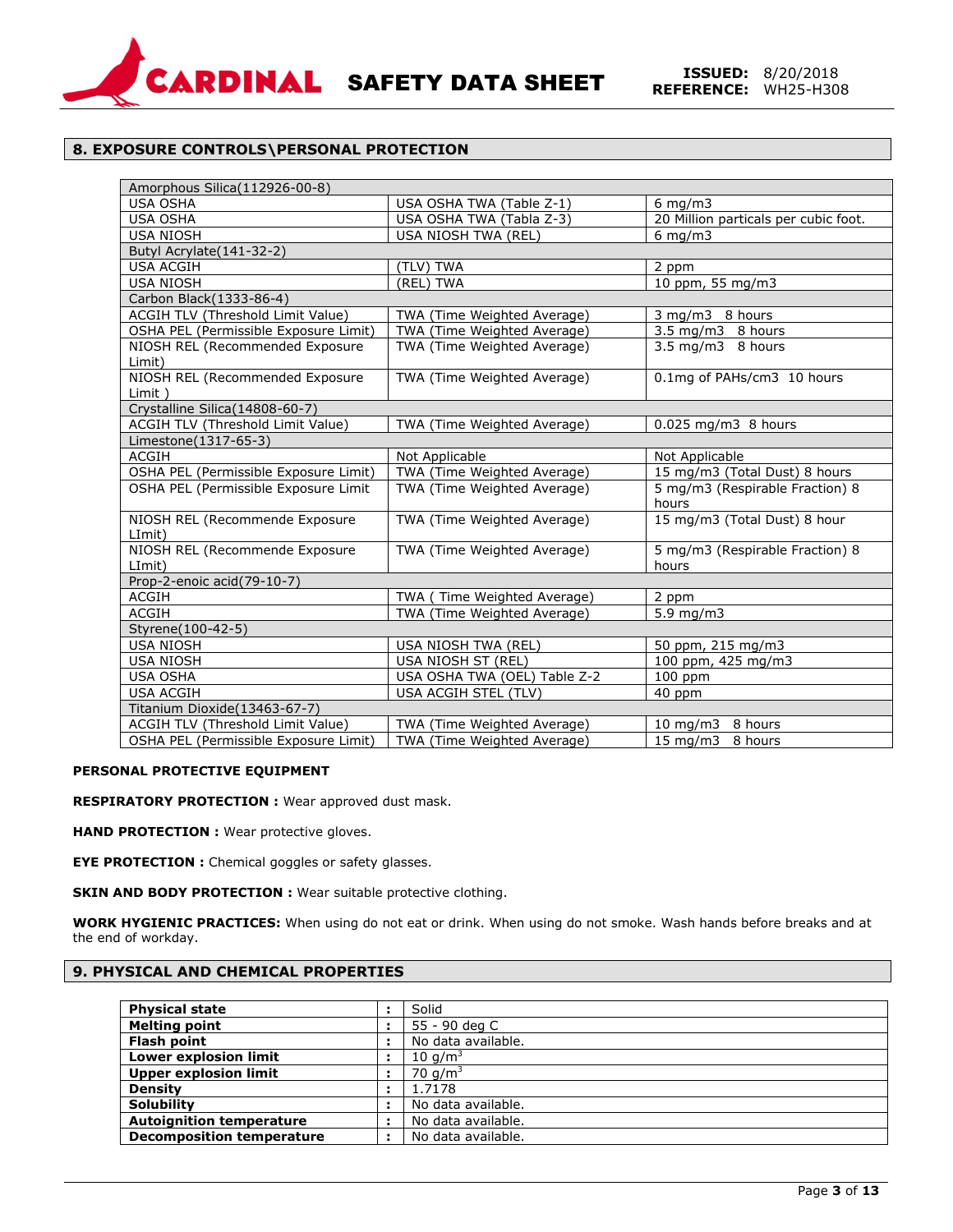

## **10. STABILITY AND REACTIVITY**

**REACTIVITY :** This product is stable at normal handling and storage conditions.

**CHEMICAL STABILITY :** Stable under normal conditions.

**CONDITIONS TO AVOID :** Direct sunlight. Extremely high or low temperatures.

**INCOMPATIBLE MATERIALS :** Strong acids. Strong bases.

**HAZARDOUS DECOMPOSITION PRODUCTS:** Fume. Carbon monoxide. Carbon dioxide.

## **11. TOXICOLOGICAL INFORMATION**

| Amorphous Silica(112926-00-8)                         |                                                                                                                                                                                                                                                                                                                                                                                                                                                                             |
|-------------------------------------------------------|-----------------------------------------------------------------------------------------------------------------------------------------------------------------------------------------------------------------------------------------------------------------------------------------------------------------------------------------------------------------------------------------------------------------------------------------------------------------------------|
| Acute toxicity                                        | no data available                                                                                                                                                                                                                                                                                                                                                                                                                                                           |
| Acute toxicity: Inhalation                            | no data available                                                                                                                                                                                                                                                                                                                                                                                                                                                           |
| Acute toxicity: Dermal                                | no data available                                                                                                                                                                                                                                                                                                                                                                                                                                                           |
| Skin irritation                                       | no data available                                                                                                                                                                                                                                                                                                                                                                                                                                                           |
| Eye irritation                                        | no data available                                                                                                                                                                                                                                                                                                                                                                                                                                                           |
| Respiratory or skin sensation                         | no data available                                                                                                                                                                                                                                                                                                                                                                                                                                                           |
| Germ cell mutagenicity                                | no data available                                                                                                                                                                                                                                                                                                                                                                                                                                                           |
| Carcinogenicity: IARC: Group 3:                       | not classifiable as to its carcinogenicity to humans                                                                                                                                                                                                                                                                                                                                                                                                                        |
| <b>ACGIH</b>                                          | no component of this product present at levels greater than or equal to<br>0.1% is identified as a carcinogen or potential carcinogen by ACGIH                                                                                                                                                                                                                                                                                                                              |
| <b>NTP</b>                                            | no component of this product present at levels greater than or equal to<br>0.1% is identified as a known or anticipated carcinogen by NTP                                                                                                                                                                                                                                                                                                                                   |
| <b>OSHA</b>                                           | no component of this product present at levels greater than or equal to<br>0.1% is identified as a carcinogen or potential carcinogen by OSHA                                                                                                                                                                                                                                                                                                                               |
| Reproductive toxicity                                 | no data available                                                                                                                                                                                                                                                                                                                                                                                                                                                           |
| Specific target organ toxicity - single<br>exposure   | no data available                                                                                                                                                                                                                                                                                                                                                                                                                                                           |
| Specific target organ toxicity - repeated<br>exposure | no data available                                                                                                                                                                                                                                                                                                                                                                                                                                                           |
| Aspiration hazard                                     | no data available                                                                                                                                                                                                                                                                                                                                                                                                                                                           |
| Additional information                                | Amorphous silica is not classified as to its carcinogenicity to humans,<br>however, crystalline silica inhaled in the form of quartz or cristobalite from<br>occupational sources is carcinogenic to humans (Group 1, IARC).<br>Therefore, amorphous silica should be handled as if possessing the same<br>hazards as the crystalline form. To the best of our knowledge, the<br>chemical, physical, and toxicological properties have not been thoroughly<br>investigated. |
| Additional information                                | Stomach - irregularities - based on human evidence                                                                                                                                                                                                                                                                                                                                                                                                                          |
| Barium Sulfate(7727-43-7)                             |                                                                                                                                                                                                                                                                                                                                                                                                                                                                             |
| Acute toxicity - inhalation                           | No data available                                                                                                                                                                                                                                                                                                                                                                                                                                                           |
| Acute toxicity - Dermal                               | No data available                                                                                                                                                                                                                                                                                                                                                                                                                                                           |
| Skin irritation                                       | No data available                                                                                                                                                                                                                                                                                                                                                                                                                                                           |
| Eye irritation                                        | No data available                                                                                                                                                                                                                                                                                                                                                                                                                                                           |
| Respiratory or skin sensation                         | No data available                                                                                                                                                                                                                                                                                                                                                                                                                                                           |
| Germ cell mutagenicity - mouse -                      | No reported data                                                                                                                                                                                                                                                                                                                                                                                                                                                            |
| micronucleus test                                     |                                                                                                                                                                                                                                                                                                                                                                                                                                                                             |
| Carcinogenicity - rat - intrapleural -                | Equivocal tumorigenic agent by RTECS criteria. Lungs, Thorax, or                                                                                                                                                                                                                                                                                                                                                                                                            |
| tumorigenic                                           | Respiration: Tumors                                                                                                                                                                                                                                                                                                                                                                                                                                                         |
| <b>IARC</b>                                           | No component of this product present at levels greater than or equal to<br>0.1% is identified as a probable, possible, or confirmed human carcinogen<br>by IARC                                                                                                                                                                                                                                                                                                             |
| <b>ACGIH</b>                                          | No component of this product present at levels greater than or equal to<br>0.1% is identified as a carcinogen or potential carcinogen by ACGIH                                                                                                                                                                                                                                                                                                                              |
| <b>NTP</b>                                            | No component of this product present at levels greater than or equal to<br>0.1% is identified as a known or anticipated carcinogen by NTP                                                                                                                                                                                                                                                                                                                                   |
| <b>OSHA</b>                                           | No component of this product present at levels greater than or equal to<br>0.1% is identified as a carcinogen or potential carcinogen by OSHA                                                                                                                                                                                                                                                                                                                               |
| Reproductive toxicity                                 | No data available                                                                                                                                                                                                                                                                                                                                                                                                                                                           |
| Specific target organ toxicity - single               | No data available                                                                                                                                                                                                                                                                                                                                                                                                                                                           |
| exposure                                              |                                                                                                                                                                                                                                                                                                                                                                                                                                                                             |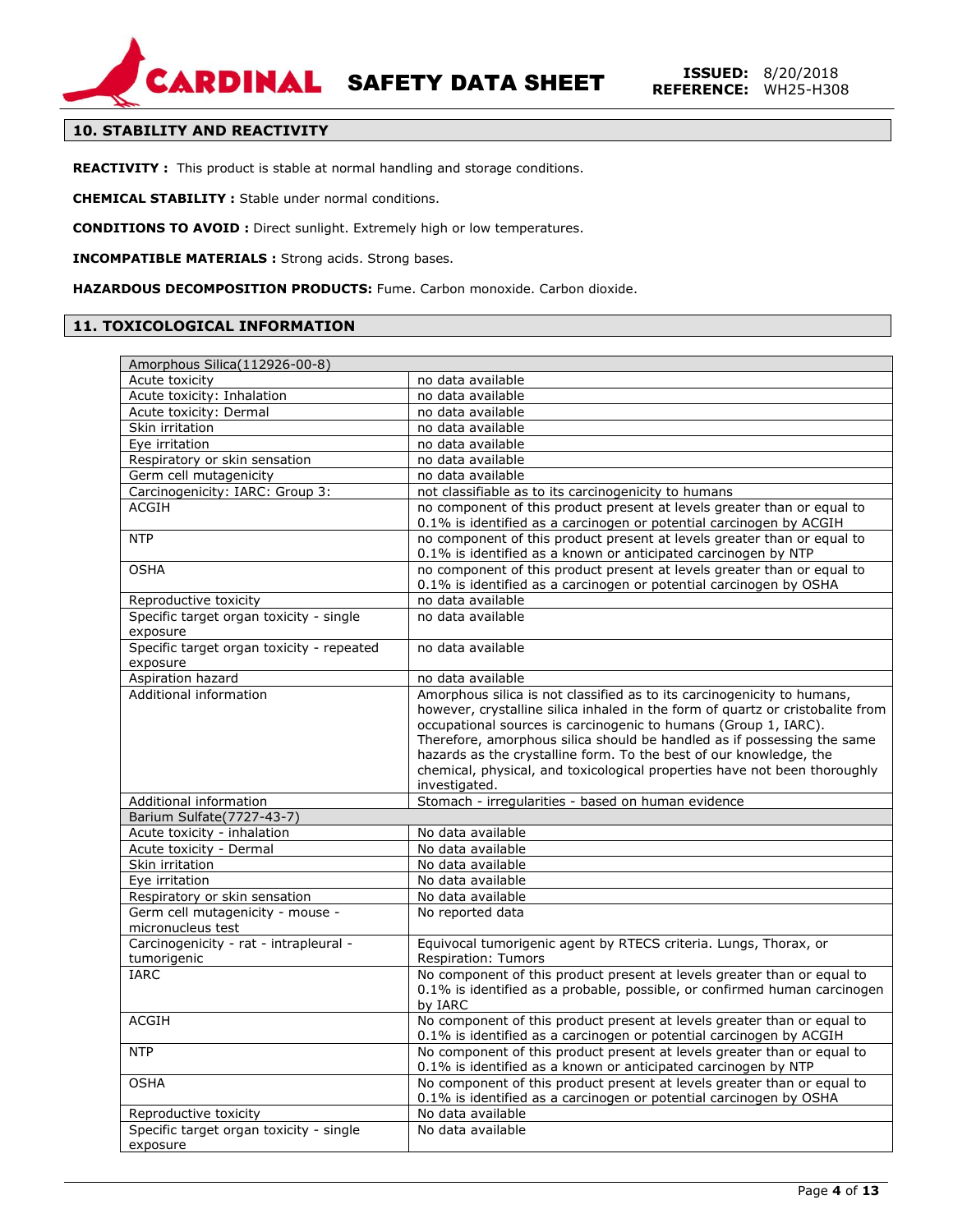

**REFERENCE:** 8/20/2018<br>**REFERENCE:** WH25-H308

| Specific target organ toxicity - repeated<br>exposure | No data available                                                                                                                                                                                                                                                                                                                                                                                                                                                                                                                                                                                                                                                                                                                                                                                                                                                                               |
|-------------------------------------------------------|-------------------------------------------------------------------------------------------------------------------------------------------------------------------------------------------------------------------------------------------------------------------------------------------------------------------------------------------------------------------------------------------------------------------------------------------------------------------------------------------------------------------------------------------------------------------------------------------------------------------------------------------------------------------------------------------------------------------------------------------------------------------------------------------------------------------------------------------------------------------------------------------------|
| Aspiration hazard                                     | No data available                                                                                                                                                                                                                                                                                                                                                                                                                                                                                                                                                                                                                                                                                                                                                                                                                                                                               |
| Additional information                                | Prolonged inhalation of dust may cause baritosis, a benign<br>pneumoconiosis. If ingested, the presence of soluble barium salts as<br>impurities may cause toxic reactions due to bioaccumulation., Damage to<br>the lungs., To the best of our knowledge, the chemical, physical, and<br>toxicological properties have not been thoroughly investigated.                                                                                                                                                                                                                                                                                                                                                                                                                                                                                                                                       |
| Additional information                                | Stomach irregularities - based on human evidence                                                                                                                                                                                                                                                                                                                                                                                                                                                                                                                                                                                                                                                                                                                                                                                                                                                |
| Butyl Acrylate(141-32-2)                              |                                                                                                                                                                                                                                                                                                                                                                                                                                                                                                                                                                                                                                                                                                                                                                                                                                                                                                 |
| LD50 Oral - Rat - Acute Toxicity                      | 900 mg/kg, Oral - Rat                                                                                                                                                                                                                                                                                                                                                                                                                                                                                                                                                                                                                                                                                                                                                                                                                                                                           |
| LC50 Inhalation - Rat - Inhalation                    | 2730 ppm, 4 h, Remarks: Sense Organs and Special Senses (Nose, Eye,<br>Ear, and Taste): Olfaction: Other changes. Sense Organs and Special<br>Senses (Nose, Eye, Ear, and Taste): Eye: Other. Lungs, Thorax, or<br>Respiration: Dyspnea.                                                                                                                                                                                                                                                                                                                                                                                                                                                                                                                                                                                                                                                        |
| LD50 Dermal - Rabbit                                  | 1.796 mg/kg, Rabbit                                                                                                                                                                                                                                                                                                                                                                                                                                                                                                                                                                                                                                                                                                                                                                                                                                                                             |
| Skin corrosion/irritation                             | No data available                                                                                                                                                                                                                                                                                                                                                                                                                                                                                                                                                                                                                                                                                                                                                                                                                                                                               |
| Serious eye damage/eye irritation                     | No data available                                                                                                                                                                                                                                                                                                                                                                                                                                                                                                                                                                                                                                                                                                                                                                                                                                                                               |
| Respiratory or skin sensitisation                     | No data available                                                                                                                                                                                                                                                                                                                                                                                                                                                                                                                                                                                                                                                                                                                                                                                                                                                                               |
| Germ cell mutagenicity<br>Carcinogenicity             | No data available<br>IARC: 3 - Group 3: Not classifiable as to its carcinogenicity to humans<br>(Butyl acrylate) IARC: No component of this product present at levels<br>greater than or equal to 0.1% is identified as probable, possible or<br>confirmed human carcinogen by IARC. NTP: No component of this product<br>present at levels greater than or equal to 0.1% is identified as a known or<br>anticipated carcinogen by NTP. No component of this product present at<br>levels greater than or equal to 0.1% is identified as a known or<br>anticipated carcinogen by NTP. OSHA: No component of this product<br>present at levels greater than or equal to 0.1% is identified as a<br>carcinogen or potential carcinogen by OSHA. No component of this<br>product present at levels greater than or equal to 0.1% is identified as a<br>carcinogen or potential carcinogen by OSHA. |
| Reproductive toxicity                                 | No data available                                                                                                                                                                                                                                                                                                                                                                                                                                                                                                                                                                                                                                                                                                                                                                                                                                                                               |
| Specific target organ toxicity - single<br>exposure   | May cause respiratory irritation.                                                                                                                                                                                                                                                                                                                                                                                                                                                                                                                                                                                                                                                                                                                                                                                                                                                               |
| Specific target organ toxicity - repeated<br>exposure | No data available                                                                                                                                                                                                                                                                                                                                                                                                                                                                                                                                                                                                                                                                                                                                                                                                                                                                               |
| Aspiration hazard                                     | No data available                                                                                                                                                                                                                                                                                                                                                                                                                                                                                                                                                                                                                                                                                                                                                                                                                                                                               |
| <b>Additional Information</b>                         | RTECS: UD3150000 To the best of our knowledge, the chemical, physical,<br>and toxicological properties have not been thoroughly investigated.,<br>Cough, Shortness of breath, Headache, Nausea, Vomiting Stomach -<br>Irregularities - Based on Human Evidence (Mequinol).                                                                                                                                                                                                                                                                                                                                                                                                                                                                                                                                                                                                                      |
| Carbon Black(1333-86-4)                               |                                                                                                                                                                                                                                                                                                                                                                                                                                                                                                                                                                                                                                                                                                                                                                                                                                                                                                 |
| LD50 Oral - Rat                                       | > 8,000 mg/kg, male and female, (OECD Test Guideline 401)                                                                                                                                                                                                                                                                                                                                                                                                                                                                                                                                                                                                                                                                                                                                                                                                                                       |
| LD50 Inhalation - Rat                                 | No data available                                                                                                                                                                                                                                                                                                                                                                                                                                                                                                                                                                                                                                                                                                                                                                                                                                                                               |
| LD50 Dermal - Rabbit                                  | $> 3,000$ mg/kg                                                                                                                                                                                                                                                                                                                                                                                                                                                                                                                                                                                                                                                                                                                                                                                                                                                                                 |
| Skin corrosion/irritation                             | No skin irritation - 24 h, (OECD Test Guideline 404)                                                                                                                                                                                                                                                                                                                                                                                                                                                                                                                                                                                                                                                                                                                                                                                                                                            |
| Eye damage/irritation - Rabbit                        | No eye irritation, (OECD Test Guideline 405)                                                                                                                                                                                                                                                                                                                                                                                                                                                                                                                                                                                                                                                                                                                                                                                                                                                    |
| Respiratory/skin sensitization - Guinea pig           | Did not cause sensitization on laboratory animals, (OECD Test Guideline<br>406)                                                                                                                                                                                                                                                                                                                                                                                                                                                                                                                                                                                                                                                                                                                                                                                                                 |
| Germ cell mutagenicity                                | Ames test, S. typhimurium, negative                                                                                                                                                                                                                                                                                                                                                                                                                                                                                                                                                                                                                                                                                                                                                                                                                                                             |
| Hamster - Ovary                                       | Negative                                                                                                                                                                                                                                                                                                                                                                                                                                                                                                                                                                                                                                                                                                                                                                                                                                                                                        |
| DNA repair - Rat - Female                             | Negative                                                                                                                                                                                                                                                                                                                                                                                                                                                                                                                                                                                                                                                                                                                                                                                                                                                                                        |
| Carcinogenicity - Rat - Inhalation                    | Tumorigenic: Carcinogenic by RTECS criteria. Lungs, Thorax, or<br>Respiration: Tumors. This product is or contains a component that has<br>been reported to be possibly carcinogenic based on its IARC, ACGIH, NTP,<br>or EPA classification. Limited evidence of carcinogenicity in animal studies.                                                                                                                                                                                                                                                                                                                                                                                                                                                                                                                                                                                            |
| <b>IARC</b>                                           | 2B - Group 2B: Possibly carcinogenic to humans (carbon black)                                                                                                                                                                                                                                                                                                                                                                                                                                                                                                                                                                                                                                                                                                                                                                                                                                   |
| <b>NTP</b>                                            | No component of this product present at levels greater than or equal<br>to0.1% is identified as a known or anticipated carcinogen by NTP                                                                                                                                                                                                                                                                                                                                                                                                                                                                                                                                                                                                                                                                                                                                                        |
| <b>OSHA</b>                                           | No component of this product present at levels greater than 0.1% is                                                                                                                                                                                                                                                                                                                                                                                                                                                                                                                                                                                                                                                                                                                                                                                                                             |
|                                                       | identified as a carcinogen or potential carcinogen by OSHA                                                                                                                                                                                                                                                                                                                                                                                                                                                                                                                                                                                                                                                                                                                                                                                                                                      |
| Reproductive toxicity                                 | No data available                                                                                                                                                                                                                                                                                                                                                                                                                                                                                                                                                                                                                                                                                                                                                                                                                                                                               |
| Organ toxicity                                        | Specific target organ toxicity - single exposure: No data available                                                                                                                                                                                                                                                                                                                                                                                                                                                                                                                                                                                                                                                                                                                                                                                                                             |
| Organ toxicity                                        | Specific target organ toxicity - repeated exposure: No data available                                                                                                                                                                                                                                                                                                                                                                                                                                                                                                                                                                                                                                                                                                                                                                                                                           |
| Aspiration hazard                                     | No data available                                                                                                                                                                                                                                                                                                                                                                                                                                                                                                                                                                                                                                                                                                                                                                                                                                                                               |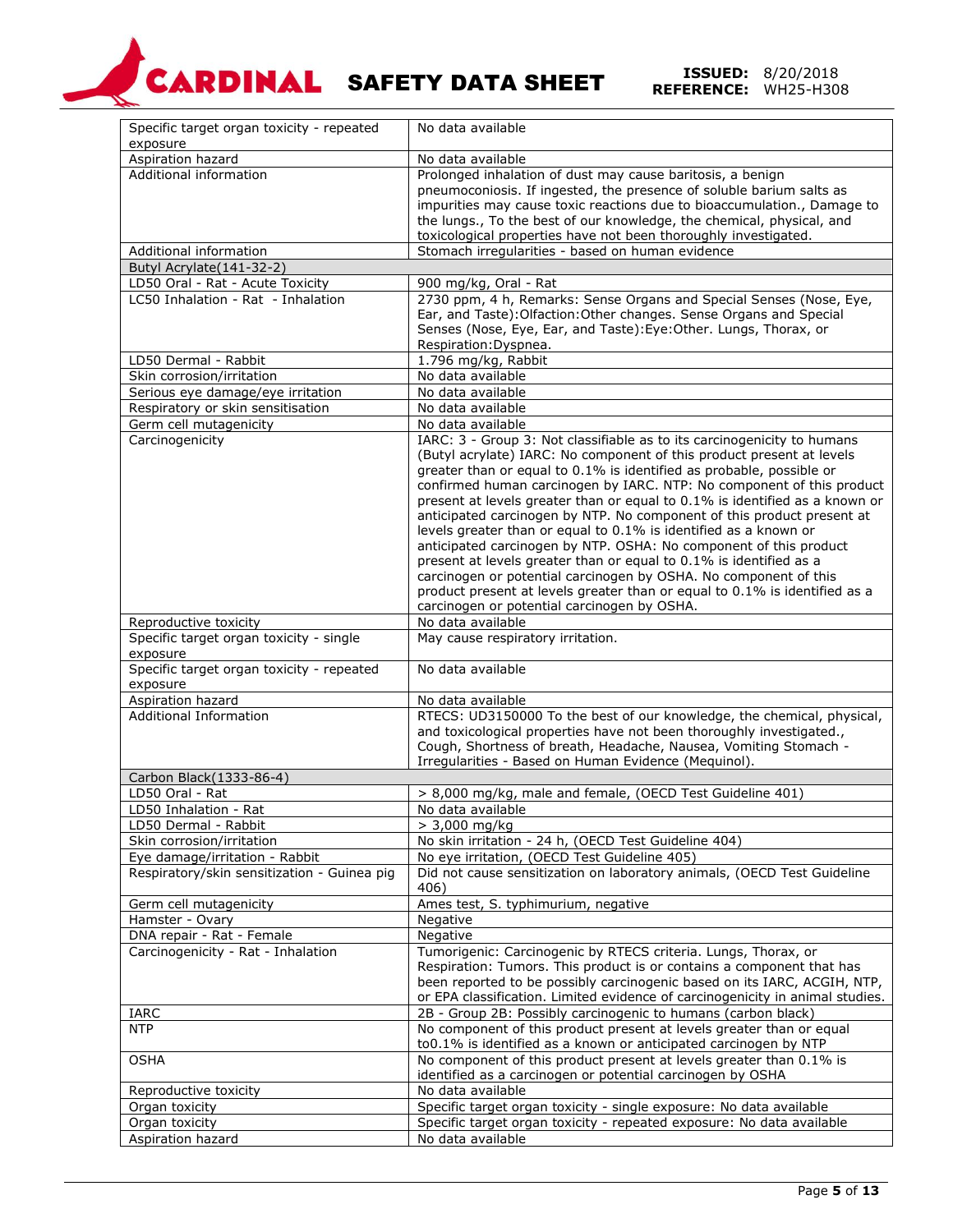

**REFERENCE:** 8/20/2018<br>**REFERENCE:** WH25-H308

| Additional Information                              | RTECS: FF5800000 To the best of our knowledge, the chemical, physical,                                                                   |
|-----------------------------------------------------|------------------------------------------------------------------------------------------------------------------------------------------|
| Crystalline Silica(14808-60-7)                      | and toxicological properties have not been throughly investigated.                                                                       |
| Acute Inhalation toxicity                           | no data available                                                                                                                        |
| Acute Dermal toxicity                               | no data available                                                                                                                        |
| Skin irritation                                     | no data available                                                                                                                        |
| eye irritation                                      | no data available                                                                                                                        |
| Respiratory or skin sensation                       | no data available                                                                                                                        |
| Germ cell mutagenicity                              | no data available                                                                                                                        |
| Carcinogenicity                                     | Limited evidence of carcinogenicity in human studies                                                                                     |
| <b>IARC</b>                                         | Group 1: Carcinogenic to humans (Quartz)                                                                                                 |
| <b>ACGIH</b>                                        | No component of this product present at levels greater than or equal to                                                                  |
|                                                     | 0.1% is identified as a carcinogen or potential carcinogen by ACGIH                                                                      |
| <b>NTP</b>                                          | Known to be human carcinogen (Quartz)                                                                                                    |
| <b>OSHA</b>                                         | No component of this product present at levels greater than or equal to                                                                  |
|                                                     | 0.1% is identified as a carcinogen or potential carcinogen by OSHA                                                                       |
| Reproductive toxicity                               | no data available                                                                                                                        |
| Specific target organ toxicity - single<br>exposure | no data available                                                                                                                        |
| Specific target organ toxicity - repeated           | may cause damage to organs through prolonged or repeated exposure                                                                        |
| exposure - inhalation                               |                                                                                                                                          |
| Aspiration hazard                                   | no data available                                                                                                                        |
| Additional information                              | Prolonged inhalation of crystalline silica may result in silicosis, a disabling                                                          |
|                                                     | pulmonary fibrosis characterized by fibrotic changes and miliary nodules                                                                 |
|                                                     | in the lungs, a dry cough, shortness of breath, emphysema, decreased                                                                     |
|                                                     | chest expansion, and increased susceptibility to tuberculosis. In advanced                                                               |
|                                                     | stage, loss of appetite, pleuric pain, and total incapacity to work.                                                                     |
|                                                     | Advanced silicosis may result in death due to cardiac failure or destruction                                                             |
|                                                     | of lung tissue. Crystalline silica is classified as group 1 "known to be<br>carcinogenic to humans" by IARC and "sufficient evidence" of |
|                                                     | carcinogenicity by the NTP., The chronic health risks are associated with                                                                |
|                                                     | respirable particles of 3-4 um over protracted periods of time. Currently,                                                               |
|                                                     | there is a limited understanding of the mechanisms of quartz toxicity,                                                                   |
|                                                     |                                                                                                                                          |
|                                                     | including its mechanisms for lung carcinogenicity. Additional studies are                                                                |
|                                                     | needed to determine whether the cell transforming activity of quartz is                                                                  |
|                                                     | related to its carcinogenic potential.                                                                                                   |
| Additional information                              | Liver - Irregularities - based on human evidence                                                                                         |
| Limestone(1317-65-3)                                |                                                                                                                                          |
| Draize test, rabbit, eye                            | 750 ug/24H severe                                                                                                                        |
| Draize test, rabbit, skin                           | 500 mg/24H moderate                                                                                                                      |
| Oral, rat: LD50                                     | 6450 mg/kg                                                                                                                               |
| ACGIH, IARC, NTP, CA Prop 65                        | Not listed                                                                                                                               |
| Epidemiology                                        | No information available                                                                                                                 |
| Teratogenicity                                      | No information available                                                                                                                 |
| Reproductive effects                                | No information available                                                                                                                 |
| <b>Mutagenicity</b>                                 | No information available                                                                                                                 |
| Neurotoxicity                                       | No information available                                                                                                                 |
| Prop-2-enoic acid(79-10-7)                          |                                                                                                                                          |
| LD50 Oral - Mouse<br>LC50 Inhalation - Rat          | 830mg/m3<br>$>5,100$ mg/m3 - 4h                                                                                                          |
| Dermal                                              | No Data Available                                                                                                                        |
| Skin Corrosion/Irritation                           | Skin - Rabbit Result Severe Skin Irritation - 24h                                                                                        |
| Serious Eye Damage/Eye Irritation                   | Eyes - Rabbit Result - Severe Eye Irritation                                                                                             |
| Respiratory or Skin Irritation                      | Guinea Pig - Did not cause sensitization on laboratory animals                                                                           |
| Germ Cel Mutagenicity                               | Laboratory experiments have shown mutagenic effects                                                                                      |
| Carcinogenicity                                     | This product is or contains a component that is not classifiable as to its                                                               |
|                                                     | carcinogenicity based on its IARC, ACGIH, NTP, or EPA classification. IARC                                                               |
|                                                     | Group 3: Not classifiable as to its carcinogenicity to humans (Acrylic Acid)                                                             |
|                                                     | NTO: no component of this product present at levels greater than or equal                                                                |
|                                                     | to 0.1% is identified as a known or anticipated carcinogen                                                                               |
| Reproductive Toxicity                               | No Data Available                                                                                                                        |
| Specific Target Organ Toxicity - Single             | Inhalation - May cause respiratory irritation - Respiratory system                                                                       |
| Exposur                                             |                                                                                                                                          |
| Specific Target Organ Toxicity-Repeated<br>Exposure | No Data Available                                                                                                                        |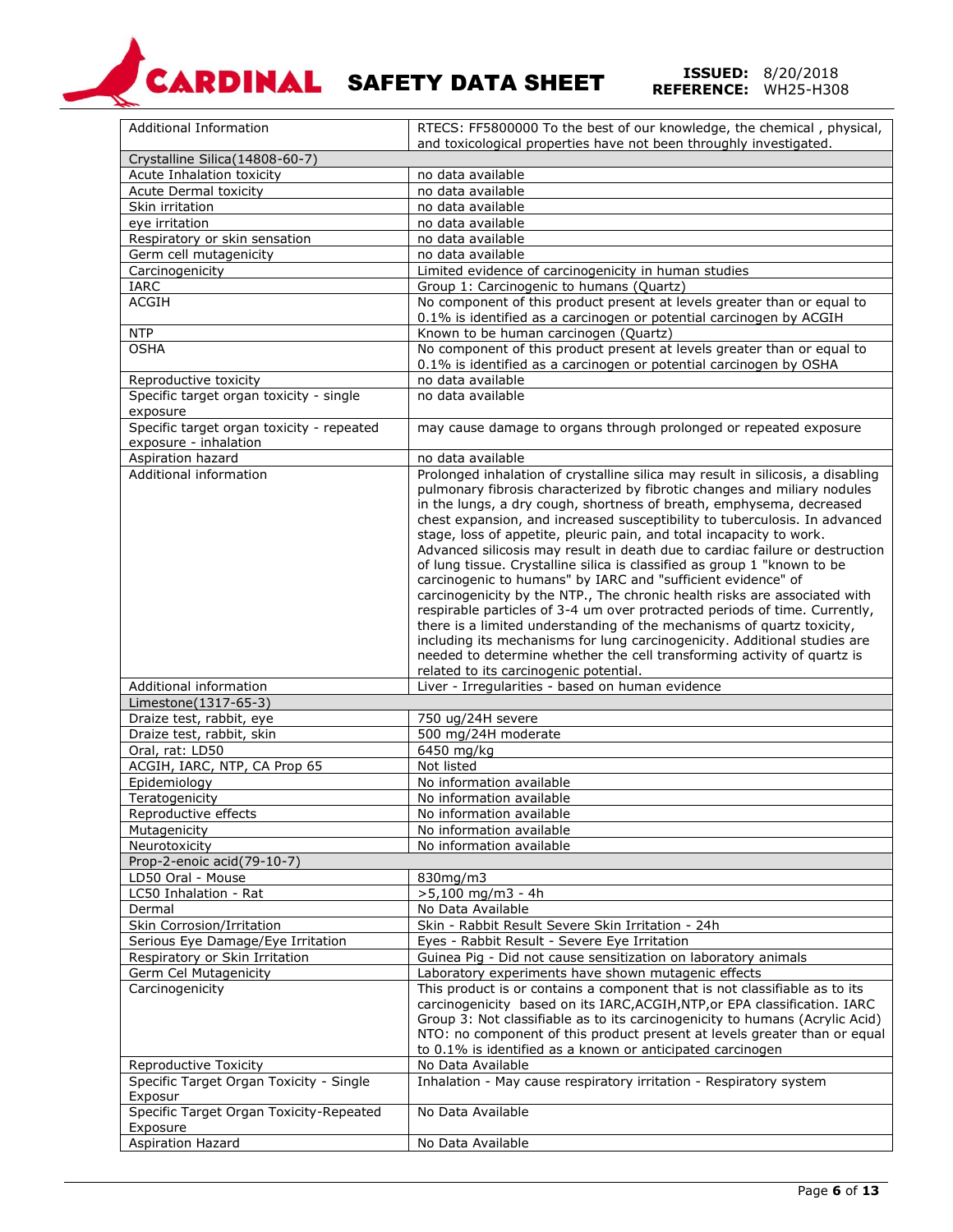

**REFERENCE:** 8/20/2018<br>**REFERENCE:** WH25-H308

| <b>Additional Information</b>                                                  | RTECS: AS4375000 burning sensation. Cough, wheezing, laryngitis.<br>Shortness of breath, spasm, inflammation and edema of the larynx,<br>spasm, inflammation and edema of the bronci, pneumonia, pulmonary<br>edema. Material is extremely destructive to tissue of the mucous<br>membranes and upper respiratory tract, eyes, and skin. Liver<br>irregularities - based on Human Evidence. Stomach irregularities - based<br>on human evidence |
|--------------------------------------------------------------------------------|-------------------------------------------------------------------------------------------------------------------------------------------------------------------------------------------------------------------------------------------------------------------------------------------------------------------------------------------------------------------------------------------------------------------------------------------------|
|                                                                                |                                                                                                                                                                                                                                                                                                                                                                                                                                                 |
| Styrene(100-42-5)                                                              |                                                                                                                                                                                                                                                                                                                                                                                                                                                 |
| Acute toxicity - LD50 - oral - rat<br>Acute toxicity - LC50 - inhalation - rat | $> 6000$ mg/kg<br>12000 mg/m3 / 4 h                                                                                                                                                                                                                                                                                                                                                                                                             |
| Acute toxicity - LD50 - dermal - male and                                      | > 2000 mg/kg                                                                                                                                                                                                                                                                                                                                                                                                                                    |
| female rat                                                                     |                                                                                                                                                                                                                                                                                                                                                                                                                                                 |
| Skin irritation - rabbit                                                       | Skin irritation                                                                                                                                                                                                                                                                                                                                                                                                                                 |
| Eye irritation - rabbit                                                        | Eye irritation / 24 h                                                                                                                                                                                                                                                                                                                                                                                                                           |
| Respiratory or skin sensitization -<br>maximisation test - guinea pig          | Does not cause skin sensitization.                                                                                                                                                                                                                                                                                                                                                                                                              |
| Germ cell mutagenicity                                                         | Laboratory experiments haqve shown mutagenic effects.                                                                                                                                                                                                                                                                                                                                                                                           |
| Carcinogenicity                                                                | The product is or contains a component that has been reported to be<br>possible carcinogenic based on its IARC, NTP or EPA classification.                                                                                                                                                                                                                                                                                                      |
| <b>IARC</b>                                                                    | Group 2B - possible carcinogenic to humans                                                                                                                                                                                                                                                                                                                                                                                                      |
| <b>NTP</b>                                                                     | Reasonably anticipated to be carcinogenic to humans.                                                                                                                                                                                                                                                                                                                                                                                            |
| <b>OSHA</b>                                                                    | No component of this product present at levels greater than or equal to                                                                                                                                                                                                                                                                                                                                                                         |
|                                                                                | 0.1% is identified as a carcinogen or potential carcinogen by OSHA.                                                                                                                                                                                                                                                                                                                                                                             |
| Reproductive toxicity                                                          | Suspected of damaging the unborn child. Suspected human reproductive<br>toxicant.                                                                                                                                                                                                                                                                                                                                                               |
| Specific target organ toxicity - single<br>exposure                            | No data available                                                                                                                                                                                                                                                                                                                                                                                                                               |
| specific target organ toxicity - repeated                                      | Causes damage to organs through prolonged or repeated exposure.                                                                                                                                                                                                                                                                                                                                                                                 |
| exposure                                                                       |                                                                                                                                                                                                                                                                                                                                                                                                                                                 |
| Aspiration hazard                                                              | No data available                                                                                                                                                                                                                                                                                                                                                                                                                               |
| Additional information                                                         | Dermatitis, central nervous system depression, nausea, dizziness,                                                                                                                                                                                                                                                                                                                                                                               |
|                                                                                | headache. To the best of our knowledge, the chemical, physical, and                                                                                                                                                                                                                                                                                                                                                                             |
|                                                                                | toxicolgical properties have not been thoroughly investigated.                                                                                                                                                                                                                                                                                                                                                                                  |
| Additional information                                                         | Endocrine system                                                                                                                                                                                                                                                                                                                                                                                                                                |
| Titanium Dioxide(13463-67-7)                                                   |                                                                                                                                                                                                                                                                                                                                                                                                                                                 |
| Acute toxicity - LD50 - oral - rat                                             | $> 10000$ mg/kg                                                                                                                                                                                                                                                                                                                                                                                                                                 |
| Acute toxicity - inhalation                                                    | No data available                                                                                                                                                                                                                                                                                                                                                                                                                               |
| Acute toxicity - LD50 - dermal - rabbit                                        | $> 10000$ mg/kg                                                                                                                                                                                                                                                                                                                                                                                                                                 |
| Skin irritation - human                                                        | Mild skin irritation - 3 h                                                                                                                                                                                                                                                                                                                                                                                                                      |
| Eye irritation - rabbit                                                        | No eye irritation                                                                                                                                                                                                                                                                                                                                                                                                                               |
| Respiration or skin sensitisation                                              | Will not occur                                                                                                                                                                                                                                                                                                                                                                                                                                  |
| Germ cell mutagenicity - hamster - ovary -<br>micronucleus test                | No results available                                                                                                                                                                                                                                                                                                                                                                                                                            |
| Germ cell mutagenicity - hamster - lungs                                       | DNA inhibition                                                                                                                                                                                                                                                                                                                                                                                                                                  |
| Germ cell mutagenicity - hamster - ovary -                                     | No results available                                                                                                                                                                                                                                                                                                                                                                                                                            |
| sister chromatid exchange                                                      |                                                                                                                                                                                                                                                                                                                                                                                                                                                 |
| Germ cell mutagenicity - mouse -<br>micronucleus test                          | No results available                                                                                                                                                                                                                                                                                                                                                                                                                            |
| <b>IARC</b>                                                                    | No component of this product present at levels greater than or equal to                                                                                                                                                                                                                                                                                                                                                                         |
|                                                                                | 0.1% is identified as a probable, possible or confirmed human carcinogen<br>by IARC                                                                                                                                                                                                                                                                                                                                                             |
| <b>NTP</b>                                                                     | No component of this product present at levels greater than or equal to<br>0.1% is identified as a known or anticipated carcinogen                                                                                                                                                                                                                                                                                                              |
| <b>OSHA</b>                                                                    | No component of this product present at levels greater than or equal to<br>0.1% is identified as a carcinogen or potential carcinogen by OSHA                                                                                                                                                                                                                                                                                                   |
| Reproductive toxicity                                                          | No data available                                                                                                                                                                                                                                                                                                                                                                                                                               |
| Specific target organ toxicity - single                                        | No data available                                                                                                                                                                                                                                                                                                                                                                                                                               |
| exposure<br>Specific target organ toxicity - repeated                          | No data available                                                                                                                                                                                                                                                                                                                                                                                                                               |
| exposure                                                                       |                                                                                                                                                                                                                                                                                                                                                                                                                                                 |
| <b>Aspiration hazard</b>                                                       | No data available                                                                                                                                                                                                                                                                                                                                                                                                                               |
| Additional information                                                         | To the best of our knowledge, the chemical, physical, and toxicological<br>properties have not been thoroughly investigated                                                                                                                                                                                                                                                                                                                     |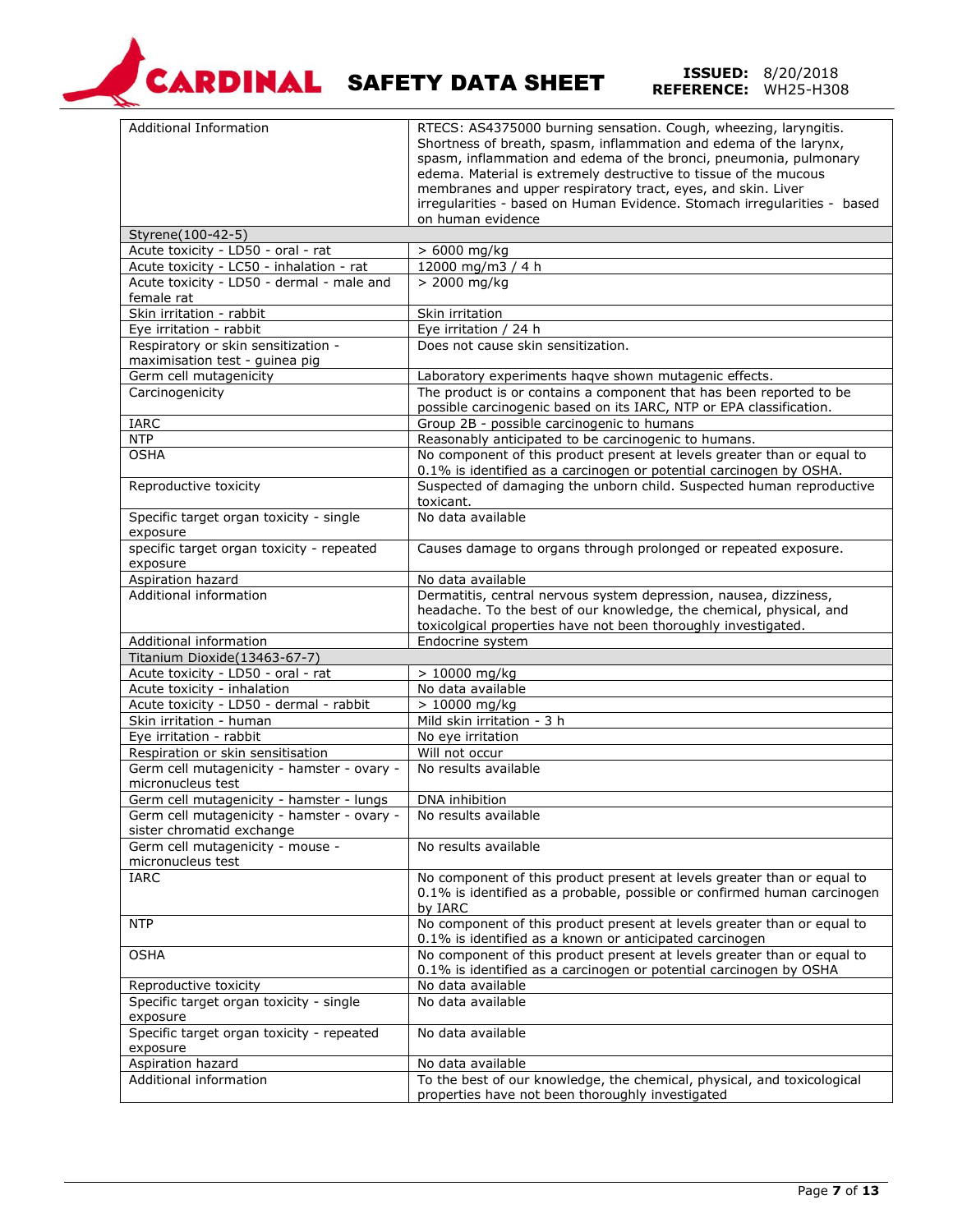

# **12. ECOLOGICAL INFORMATION**

| Amorphous Silica(112926-00-8)                                                 |                                                                                                                                                                |
|-------------------------------------------------------------------------------|----------------------------------------------------------------------------------------------------------------------------------------------------------------|
| Toxicity                                                                      | no data available                                                                                                                                              |
| Persistence and degradability                                                 | no data available                                                                                                                                              |
| Bioaccumulative potential                                                     | no data available                                                                                                                                              |
| Mobility in soil                                                              | no data available                                                                                                                                              |
| PBT and vPvB                                                                  | not available/not required                                                                                                                                     |
| Barium Sulfate(7727-43-7)                                                     |                                                                                                                                                                |
| Toxicity                                                                      | No data available                                                                                                                                              |
| Persistence and degradability                                                 | The methods for determining biodegradability are not applicable in                                                                                             |
| Bioaccumulative potential                                                     | inorganic substances<br>No data available                                                                                                                      |
| Mobility in soil                                                              | No data available                                                                                                                                              |
| PBT and vPvB                                                                  | not available/not required                                                                                                                                     |
| Butyl Acrylate(141-32-2)                                                      |                                                                                                                                                                |
| LC50 - Cyprinodon variegatus - Toxicity to<br>fish                            | 2.1 mg/l - 96 h, Cyprinodon variegatus (sheepshead minnow), (OECD<br>Test Guideline 203)                                                                       |
| EC50 - Daphnia magna - Toxicity to<br>daphnia and other aquatic invertebrates | 1.3 mg/l - 48 h, Daphnia magna (Water flea), (OECD Test Guideline 202)                                                                                         |
| Persistence and degradability                                                 | Biodegradability aerobic - Exposure time 28 d Result: 80 - 90 % - Readily<br>biodegradable (OECD Test Guideline 310)                                           |
| Bioaccumulative potential                                                     | No data available                                                                                                                                              |
| Mobility in soil                                                              | No data available                                                                                                                                              |
| Results of PBT and vPvB assessment                                            | PBT/vPvB assessment not available as chemical safety assessment not<br>required/not conducted.                                                                 |
| Other adverse effects                                                         | An environmental hazard cannot be excluded in the event of<br>unprofessional handling or disposal. Toxic to aquatic life. Avoid release to<br>the environment. |
| Carbon Black(1333-86-4)                                                       |                                                                                                                                                                |
| Toxicity to fish LC50                                                         | Danio rerio (zebra fish) >1000 mg/l - 96 h                                                                                                                     |
| EC50 Toxicity to daphnia and other aquatic<br>invertebrates                   | Daphnia magna (Water flea) > 5600 mg/l - 24 h (OECD Test Guideline<br>202)                                                                                     |
| EC50 Toxicity to algae                                                        | Desmodesmus subspicatus (green algae > 10,000 mg/l - 72 h (OECD Test<br>Guideline 201)                                                                         |
| Persistence and degradability                                                 | No data available                                                                                                                                              |
| Bioaccumulative potential                                                     | No data available                                                                                                                                              |
| Mobility in soil                                                              | No data available                                                                                                                                              |
| PBT and vPvB assessment                                                       | Not available/not required                                                                                                                                     |
| Crystalline Silica(14808-60-7)                                                |                                                                                                                                                                |
| Toxicity                                                                      | no data available                                                                                                                                              |
| Persistence and degradability                                                 | no data available                                                                                                                                              |
| Bioaccumulative potential                                                     | no data available                                                                                                                                              |
| Mobility in soil                                                              | no data available                                                                                                                                              |
| PBT and vPvB<br>Limestone(1317-65-3)                                          | not available/not required                                                                                                                                     |
| Ecotoxicity                                                                   | No data available                                                                                                                                              |
| Environmental                                                                 | No information reported                                                                                                                                        |
| Physical                                                                      | No information available                                                                                                                                       |
| Prop-2-enoic acid(79-10-7)                                                    |                                                                                                                                                                |
| LC50 Toxicity to Fish - Oncorhynchus<br>mykiss                                | 27 mg/l 96 h Oncorhynchuss mykiss (Rainbow trout)                                                                                                              |
| EC50 Toxicity to Daphnia and other aquatic<br>invertebrates                   | 95 mg/l - 48 h Daphnia magna (Water Flea)                                                                                                                      |
| EC 50 Toxicity to algea - Desmodemus<br>subspicatus                           | 0.04 mg/l - 96h Desmodemus subspicatus (green algea)                                                                                                           |
| Persistence and degradability                                                 | Biodegradability Biotic/Aerobic - Exposure time 28 d Result 100% -<br>Readiliy Biodegradable                                                                   |
| Mobility in Soil                                                              | No Data Available                                                                                                                                              |
| <b>Bioaccumulative Potential</b>                                              | No Data Available                                                                                                                                              |
| Result of PBT and vPvB assessment                                             | PBT/vPvB assessment not available as chemical safety assessment not<br>required/not conducted                                                                  |
| Other adverse effects                                                         | Other adverse effects. An environmental hazard cannot be excluded in the<br>event of unprofessional handling or disposal. Very toxic to aquatic life           |
| Styrene(100-42-5)                                                             |                                                                                                                                                                |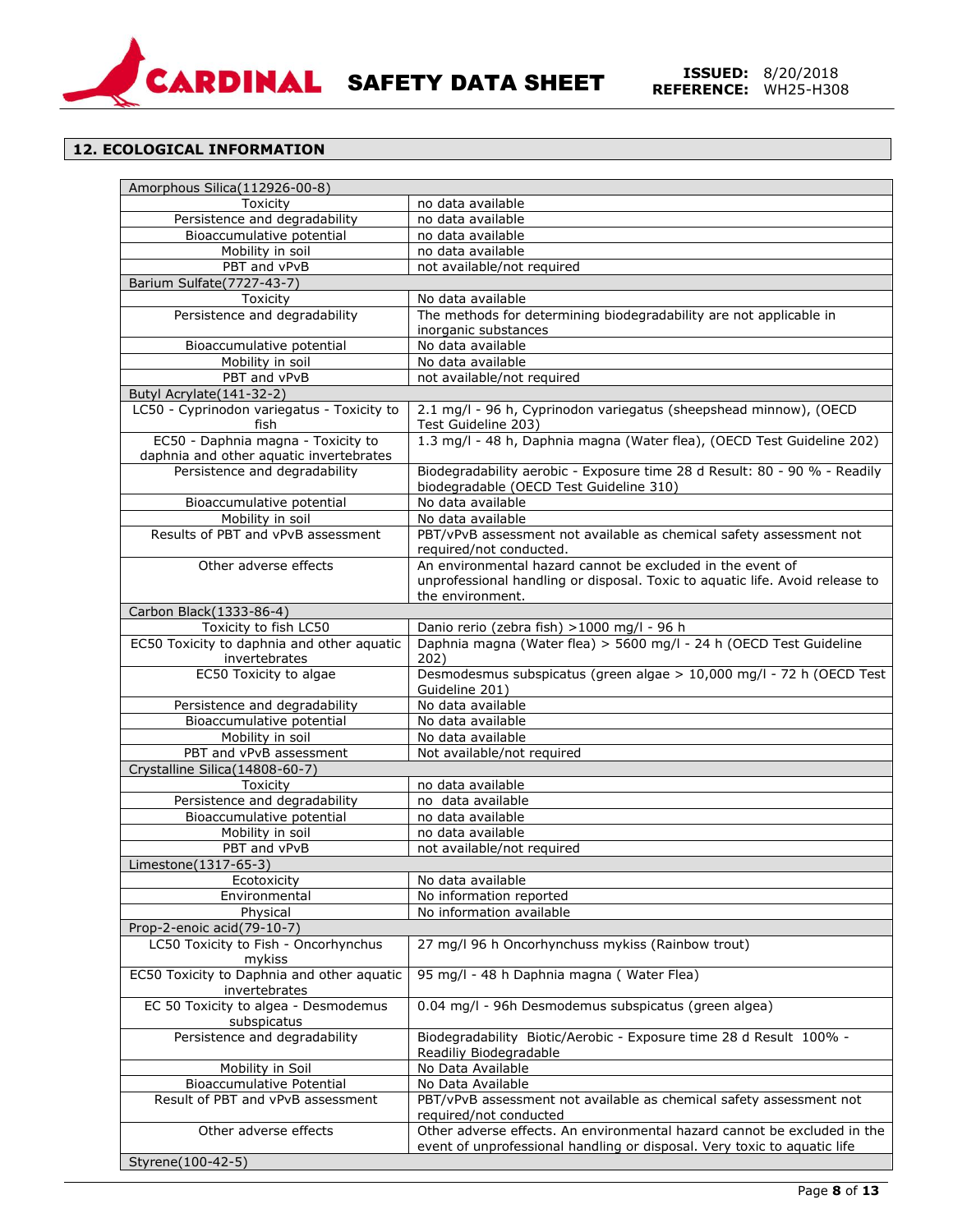

| Toxicity to fish - NOEC - fathead minnow | 4 mg/L / 96 h                                               |
|------------------------------------------|-------------------------------------------------------------|
| Toxicity to fish - LC50 - fathead minnow | 32 mg/L / 96 h                                              |
| Toxicity to fish - LOEC - fathead minnow | 7.6 mg/L / 96 h                                             |
| Toxicity to daphnia and other aquatic    | 4.7 mg/L / 48 h                                             |
| invertebrates - EC50 - water flea        |                                                             |
| Toxicity to algae - IC50 - green algae   | 1.4 mg/L / 72 h                                             |
| Persistence and degradability - aerobic  | 60% - readily biodegradable - 28 d                          |
| Bioaccumulative potential                | No data available                                           |
| Mobility in soil                         | No data available                                           |
| PBT and vPvB                             | Not available/not required                                  |
| Other adverse effects                    | An environmental hazard cannot be excluded in the event of  |
|                                          | unprofessional handling or disposal. Toxic to aquatic life. |
| Titanium Dioxide(13463-67-7)             |                                                             |
| Toxicity to fish - LC50 - other fish     | $> 1000$ mg/L / 96 h                                        |
| Toxicity to daphnia and other aquatic    | > 1000 mg/L / 48 h                                          |
| invertebrates - EC50 - Dapphnia magna    |                                                             |
| (water flea)                             |                                                             |
| Toxicity to daphnia and other aquatic    | 1000 mg/L / 48 h                                            |
| invertebrates - EC0 - Daphnia magna      |                                                             |
| (water flea)                             |                                                             |
| Persistence and degradability            | No data available                                           |
| Bioaccumulative potential                | No data available                                           |
| Mobility in soil                         | No data available                                           |
| PBT and vPbV                             | Not available/not required                                  |
| Other adverse effects                    | No data available                                           |
|                                          |                                                             |

#### **13. DISPOSAL CONSIDERATIONS**

#### **WASTE TREATMENT METHODS**

#### **GENERAL INFORMATION :** No data available.

**DISPOSAL METHOD:** Dispose of in accordance with Local, State, Regional, National and International Regulations.

Ecology - waste materials: Avoid release to the environment.

## **14. TRANSPORT INFORMATION**

\***CHECK WITH YOUR CARRIER FOR ADDITIONAL RESTRICTIONS THAT MAY APPLY.**

**USDOT GROUND DOT (DEPARTMENT OF TRANSPORTATION) PROPER SHIPPING NAME (DOT) :** Not Regulated/Not Applicable **HAZARDS CLASS :** None **UN/NA NUMBER :** Not Applicable **PACKING GROUP :** None **EMERGENCY RESPONSE GUIDE (ERG) :** Not Applicable

**IATA (AIR) DOT (INTERNATIONAL AIR TRANSPORTATION ASSOCIATION) PROPER SHIPPING NAME :** Not Regulated/Not Applicable **HAZARDS CLASS :** Not Applicable **UN/NA NUMBER :** Not Applicable **PACKING GROUP :** Not Applicable **EMERGENCY RESPONSE GUIDE (ERG) :** Not Applicable

**IMDG (OCEAN) PROPER SHIPPING NAME :** Not Regulated , Not Applicable **HAZARDS CLASS :** Not Applicable **UN/NA NUMBER :** Not Applicable **PACKING GROUP :** Not Applicable **EMERGENCY RESPONSE GUIDE (ERG) :** Not Applicable

**MARINE POLLUTANT :** No **SPECIAL PRECAUTIONS :** P235 Keep cool.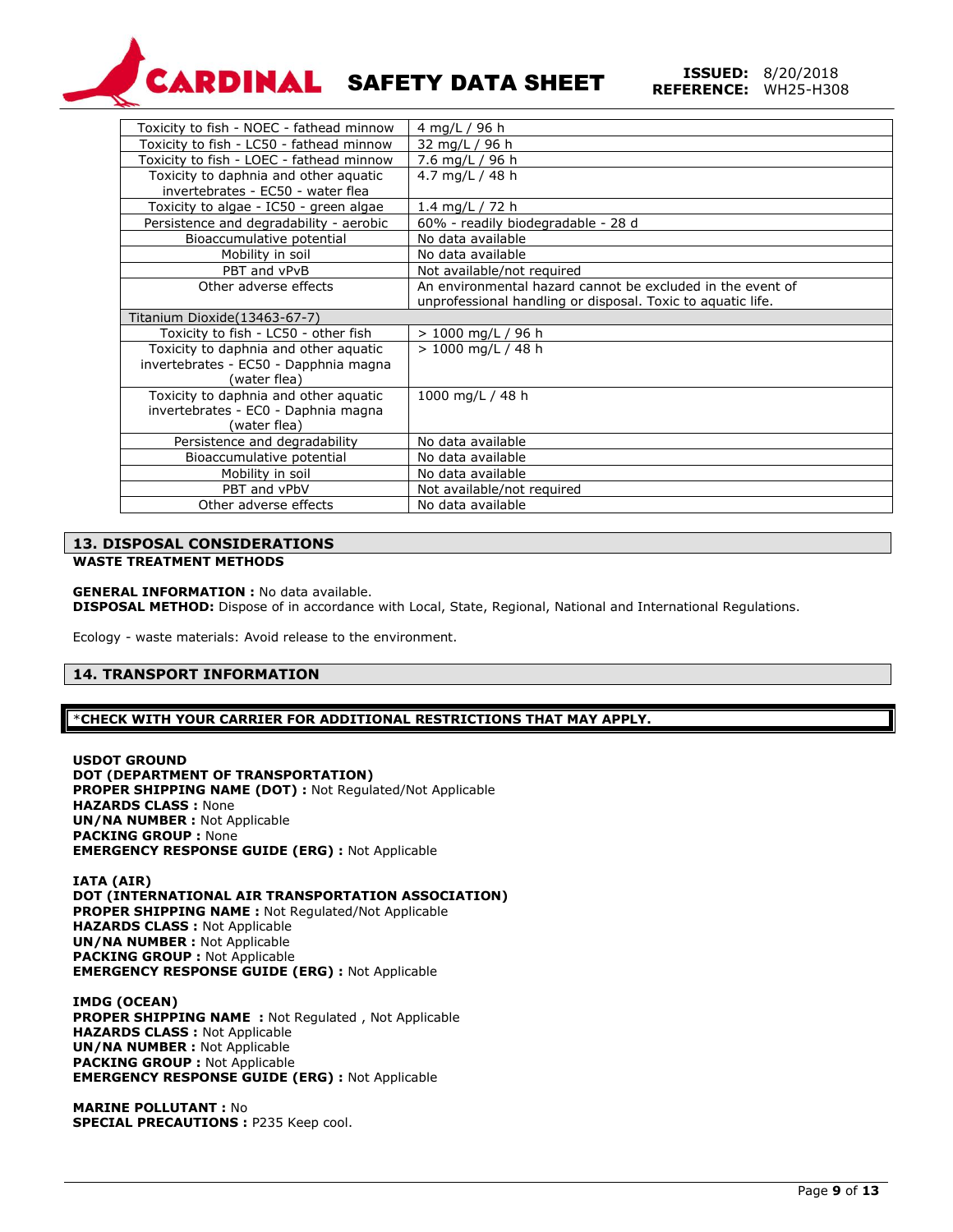

**SARDINAL SAFETY DATA SHEET ISSUED:** 8/20/2018

## **15. REGULATORY INFORMATION**

**US FEDERAL REGULATIONS All ingredients are TSCA (Toxic Substance Control Act) listed.**

**OSHA HAZARDS :** Moderate skin irritant, Moderate eye irritant. **EPCRA - Emergency CERCLA REPORTABLE QUANTITY**

**SARA 304 Extremely Hazardous Substances Reportable Quantity :** This material does not contain any components with a section 304 EHS RQ.

#### **SARA TITLE III (SUPERFUND AMENDMENTS AND REAUTHORIZATION ACT)**

**SARA 311/312 Hazards :** Acute Health Hazard, Chronic Health Hazard

| This product contains: | <b>Chemical CAS#</b> |
|------------------------|----------------------|
| Titanium Dioxide       | 13463-67-7           |

**SARA 313 :** No SARA 313 chemicals are present

**CLEAN AIR ACT :** 

#### **INTERNATIONAL REGULATIONS**

#### **CLASSIFICATION ACCORDING TO REGULATION (EC) No. 1272/2008 (CLP) :**

Carc. 2 H351 Suspected of causing cancer<br>STOT RE 1 H372 Causes damage to organs the H372 Causes damage to organs through prolonged or repeated exposure

### **NATIONAL REGULATIONS**

| This product contains: | <b>Chemical CAS#</b> |
|------------------------|----------------------|
| ~Titanium Dioxide      | 13463-67-7           |

#### *National Regulations Key*

 $\sim$  Indicates a chemical listed by IARC as a possible carcinogen.

^ Indicates a chemical listed by IARC as carcinogenic to humans.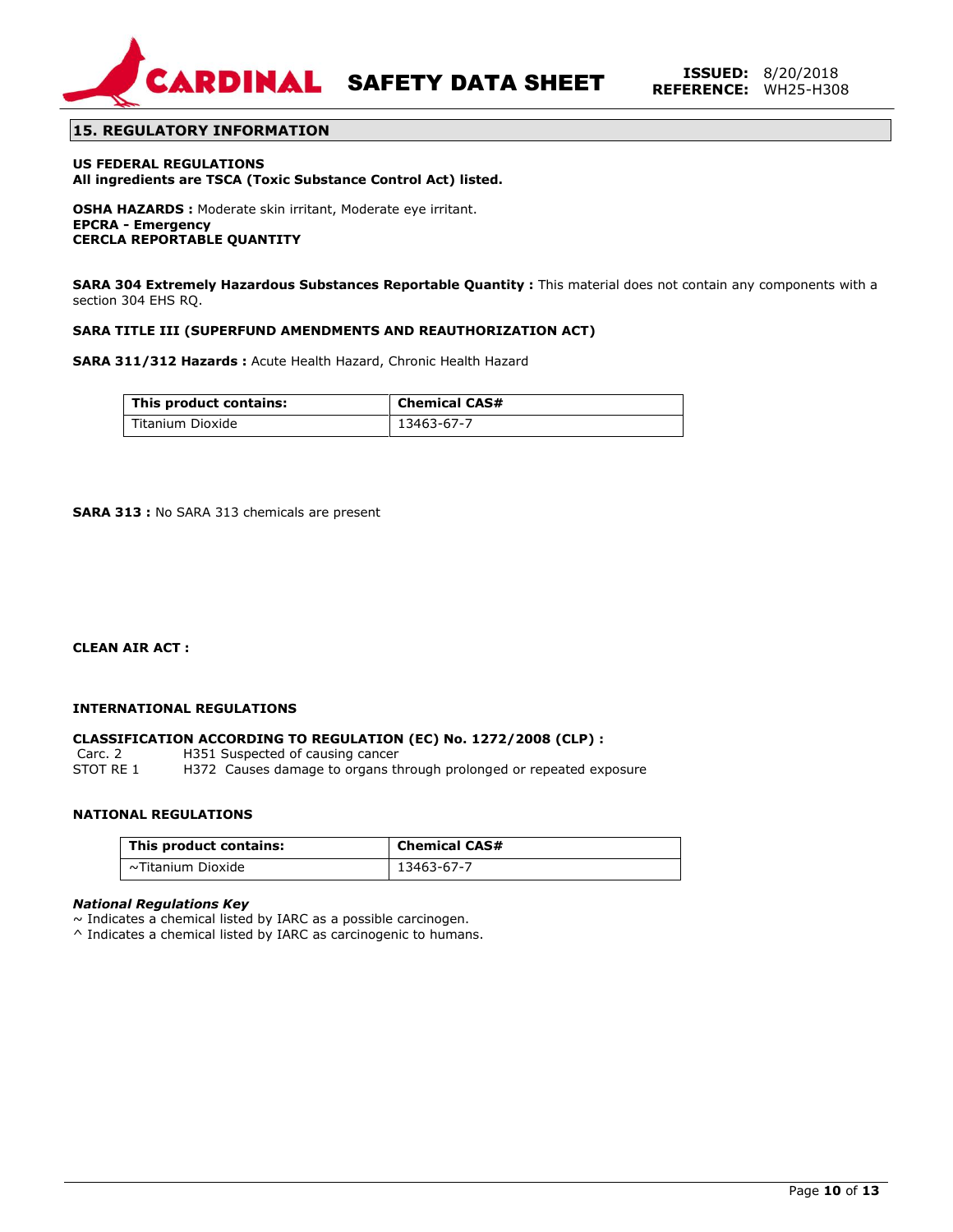

#### **STATE REGULATIONS CALIFORNIA PROPOSITION 65**

| This product contains: | <b>Chemical CAS#</b> |
|------------------------|----------------------|
| *Titanium Dioxide      | 13463-67-7           |
| *Crystalline Silica    | 14808-60-7           |
| *Carbon Black          | 1333-86-4            |
| *Styrene               | 100-42-5             |

## **Proposition 65 Key**

- **\* WARNING:** This product can expose you to a chemical(s), including those listed above, which is (are) known to the State of California to cause cancer.
	- For more information visit WWWPROP65.CA.GOV.
	- **# WARNING:** This product can expose you to a chemical(s), including those listed above, which is (are) known to the State of California to cause birth defects or other reproductive harm. For more information visit WWWPROP65.CA.GOV.
		- **+ WARNING:** This product can expose you to a chemical(s), including those listed above, which is (are) known to the State of California to cause cancer and birth defects or other reproductive harm. For more information visit WWWPROP65.CA.GOV.

#### **Massachusetts Right to Know**

| This product contains | <b>Chemical CAS#</b> |
|-----------------------|----------------------|
| Titanium Dioxide      | 13463-67-7           |
| Barium Sulfate        | 7727-43-7            |
| Limestone             | 1317-65-3            |
| Amorphous Silica      | 112926-00-8          |
| Crystalline Silica    | 14808-60-7           |
| Carbon Black          | 1333-86-4            |
| Prop-2-enoic acid     | $79-10-7$            |
| <b>Butyl Acrylate</b> | 141-32-2             |
| Styrene               | $100 - 42 - 5$       |

#### **Pennsylvania Right to Know**

| This product contains             | <b>Chemical CAS#</b> |
|-----------------------------------|----------------------|
| <b>Titanium Dioxide</b>           | 13463-67-7           |
| Barium Sulfate                    | 7727-43-7            |
| Limestone                         | 1317-65-3            |
| Amorphous Silica                  | 112926-00-8          |
| Butyltriphenylphoshonium Chloride | 13371-17-0           |
| Crystalline Silica                | 14808-60-7           |
| Carbon Black                      | 1333-86-4            |
| Prop-2-enoic acid                 | $79 - 10 - 7$        |
| <b>Butyl Acrylate</b>             | 141-32-2             |
| Styrene                           | $100 - 42 - 5$       |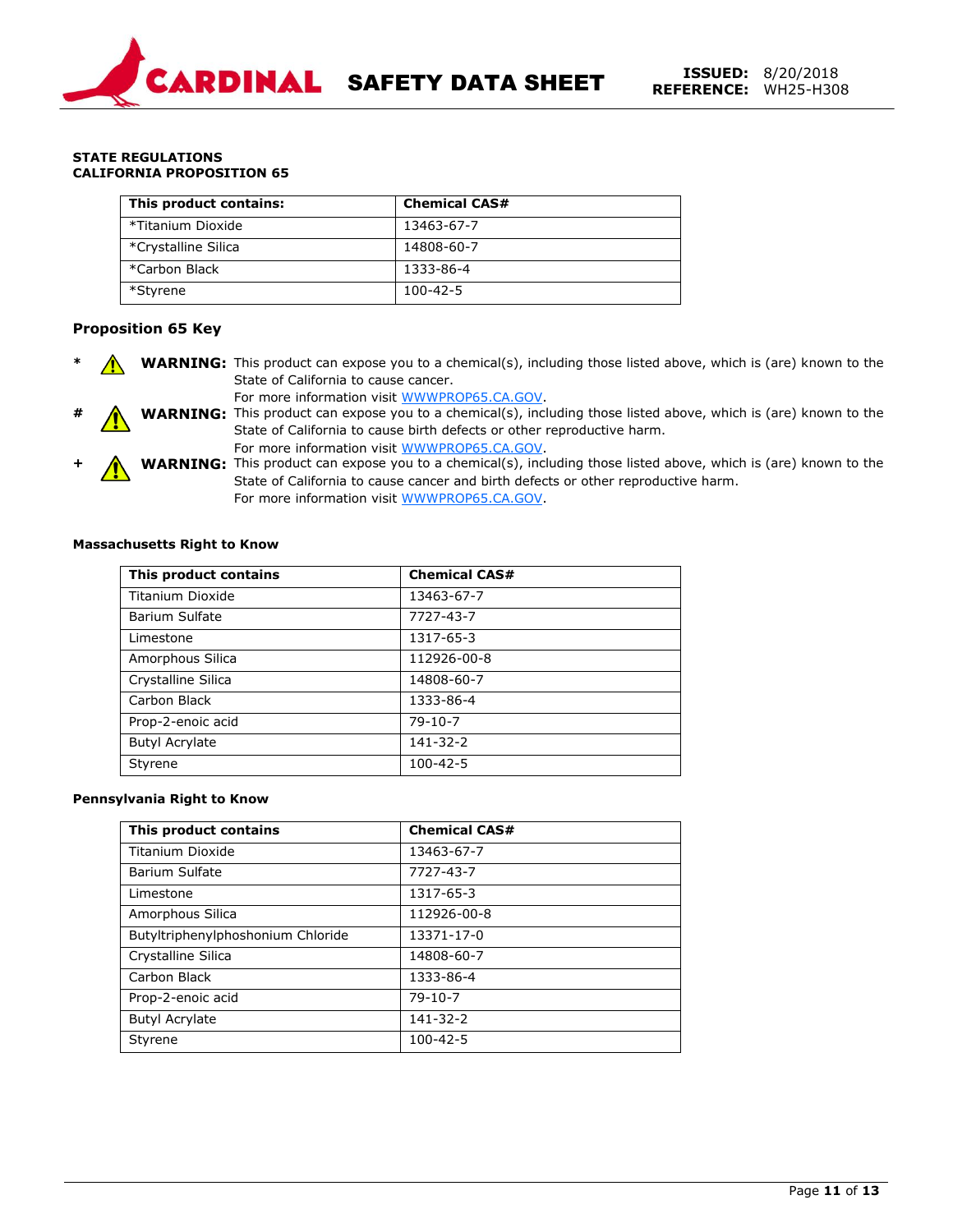

#### **New Jersey Right to Know**

| This product contains             | <b>Chemical CAS#</b> |
|-----------------------------------|----------------------|
| Titanium Dioxide                  | 13463-67-7           |
| <b>Barium Sulfate</b>             | 7727-43-7            |
| Limestone                         | 1317-65-3            |
| Amorphous Silica                  | 112926-00-8          |
| Butyltriphenylphoshonium Chloride | 13371-17-0           |
| Crystalline Silica                | 14808-60-7           |
| Carbon Black                      | 1333-86-4            |
| Prop-2-enoic acid                 | $79-10-7$            |
| <b>Butyl Acrylate</b>             | $141 - 32 - 2$       |
| Styrene                           | $100 - 42 - 5$       |